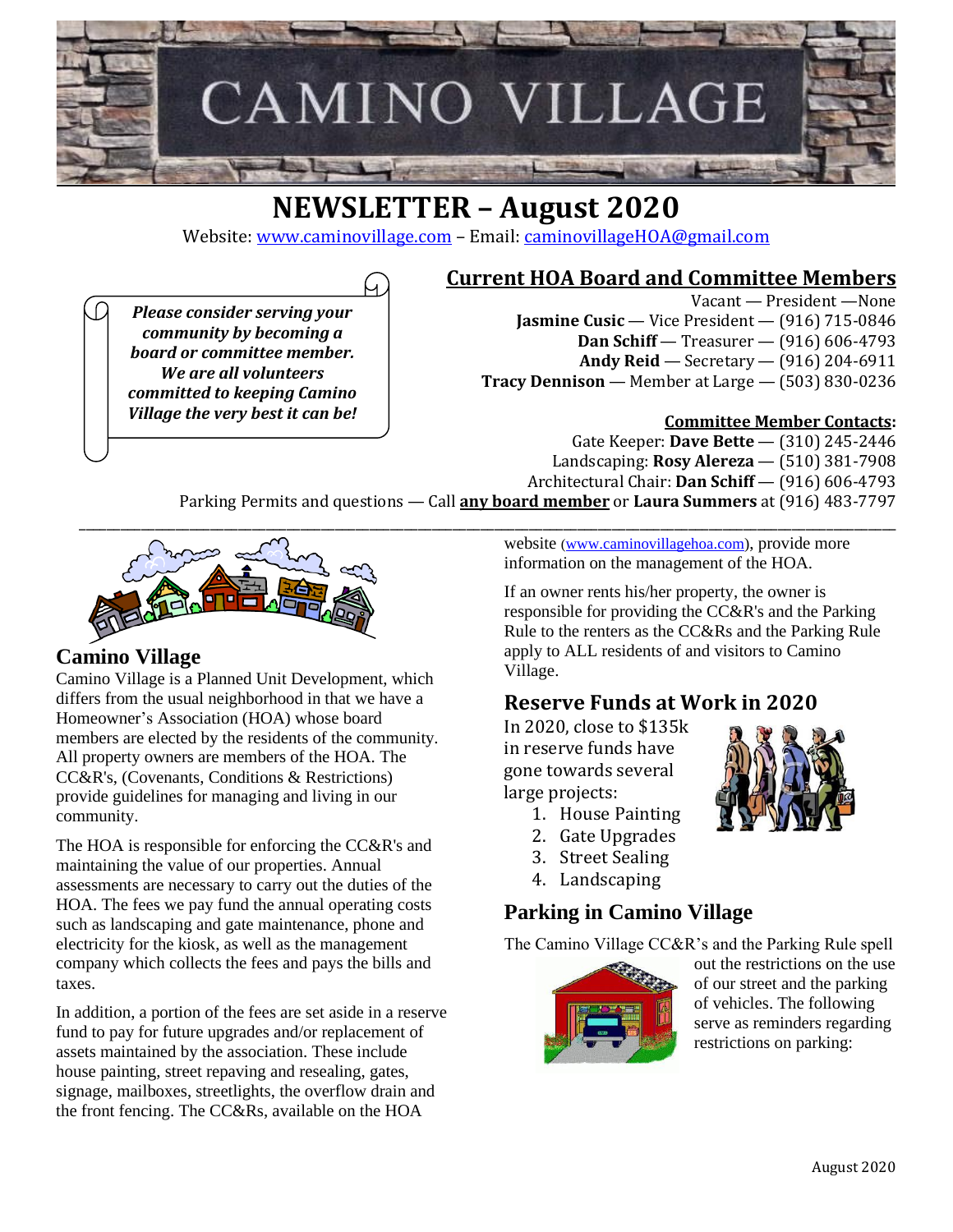1. **Resident cars are to be parked inside the garage at all times, day and night with few exceptions.** A resident's car may be parked

outside **ONLY** if a **YELLOW VARIANCE PASS** has been issued for a valid reason such as

a broken garage door, or



workers needing to store items in the garage overnight for completion of a job**, etc.** A resident's vehicle will be ticketed at any time,



day, or night, if it is in violation of the CC&R's and a yellow variance pass is not displayed. **The GREEN PASS is permitted for guest parking only.**

- 2. A guest may park on the driveway of the home they are visiting or on any of the 26 guest parking spots. Guest parking is permitted any time, **EXCEPT from MIDNIGHT THROUGH 5 AM**, unless an appropriate parking pass is displayed in the front window of the vehicle. **If no pass is displayed, the vehicle will be ticketed.**
- 3. A guest may park overnight using the resident's **GREEN PARKING PASS for 3 consecutive nights and no more than 6 nights in a calendar month**. *To clarify*, this means a **total** of 6 nights per **ADDRESS, NOT** per vehicle, in a calendar month. If a guest has a valid reason for a staying additional time, a **YELLOW VARIANCE** pass must be obtained and will have an expiration date. The yellow variance pass may be obtained from the parking committee or any board member.
- 4. **Parking fines are \$50 per occurrence and are added to the monthly assessment of the property owner.**

- **The first ticket OR parking reminder notice** will serve as a warning. Parking must be brought into compliance within 24 hours.

- The **second ticket** will result in a letter scheduling a hearing with the HOA Board at which time the property owner may appear at the hearing. The board will decide if a fine is warranted.

- **Any future parking tickets** issued for any vehicle parked at the specific property will result in a fine.

5. **Per the CC&R's there is no parking allowed on the street within Camino Village including the area in front as one enters the front gate. (in Front of the Flowers.)**



- 6. Each year there are several sprinklers broken and the lawn damaged as vehicles drive on them. This is an unnecessary cost to everyone who lives in Camino Village.
- 7. There are **26** guest parking pads throughout the neighborhood. **No individual guest parking pad belongs to any specific resident/homeowner.**
- 8. When workers and service people are visiting a resident, their vehicle must be parked in the resident's driveway or on a guest parking pad. However there are instances where such a vehicle will not fit in a driveway or a parking pad. In those instances, such vehicles may park on the street. **Please request cones be set out for such vehicles.**
- 9. For further information on parking please go to the [www.caminovillagehoa.com](http://www.caminovillagehoa.com/) to view the CC&R's and the Parking rule.

**VARIANCE PASSES** may be obtained from the parking committee or any board member.

# **Use of Streets in Camino Village by Children and Adults**

Children have recently been observed playing in the street, darting in front of vehicles as they enter Camino Village, as well as leaving bicycles and scooters in the roadway.



This creates a dangerous situation for the children as well as any driver of a vehicle driving on our street. Remember that our street is quite narrow. Many vehicles, including delivery and service vehicles, drive on our street daily. The following information is important for the safety of everyone living in and visiting Camino Village: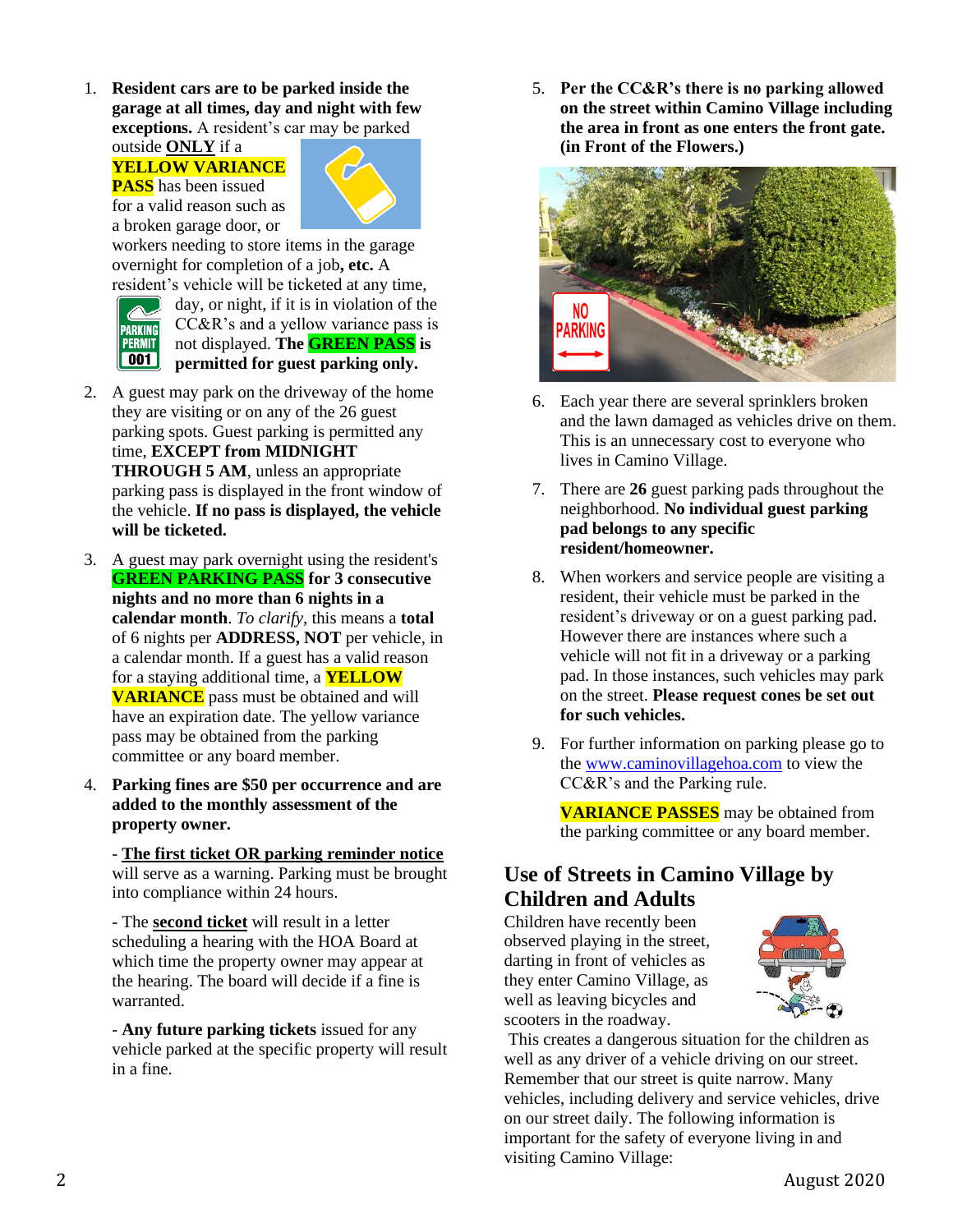#### **Section 3.5 of the CC&Rs, Use of Streets** says:

*The street may not be used for recreational purposes, including but not limited to skateboarding, joyriding, and racing, except for walking and jogging and Board approved events.*

This includes skating, rollerblading, biking, and riding of any device with wheels, including electric or battery powered, in the street by children or adults.

**Section 2.5 of the CC&Rs, Obligation of owners (e) responsibility for conduct of others** spells out that: *The owner is responsible for the conduct of anyone living or visiting the residence and their compliance with the CC&R's.*

It is unfortunate that there is not adequate space or a safe area for children to play in our neighborhood. But, unfortunately, the HOA needs to maintain compliance with the CC&Rs and children should not be playing in the street in Camino Village.

#### **Role of the Architecture Committee**

The Architecture Committee is established per the

CC&R's for the purpose of considering acting with respect to proposed work or improvements within Camino Village. **Article VIII Section 8.3 says:** *No* 



*owner without the approval of the Architectural Committee may construct, reconstruct, recolor, refinish, alter or maintain any part of the exterior of an improvement ... or landscaping in any yard visible from a public road or common area.*

The findings of the Architecture Committee must consider that the improvement(s) is consistent with: *General architectural considerations, including the character, scale, and quality of the design, its architectural relationship with the design of the Improvements in the Project, and the building materials, colors, screening, exterior lighting and similar elements are incorporated into the design in order to ensure the compatibility of the proposed Improvement with the character of adjacent dwellings and improvements.*

*Landscape requests must consider various elements that incorporate a complement to homes and provide an attractive environment for the community occupants and enhance property values in the Project. Section 8.3 (b) (ii)*

The Architecture Committee request form is on the Camino Village HOA website including instructions for completion of the form and considerations for the request. All requests for any kind of change to the

outside of your residence must be submitted to the Architecture Committee for approval. (Do not make any changes on your own as you may be asked to remove the changes by the committee.)

*The Camino Village Architecture Committee is:*

- Dan Schiff
- Anne Destefano
- Jessica Bolton

#### **Landscape Reminders**

Report any leaking or broken sprinklers including "geysers" in your front yard or leaking valves to **Rosy Alereza** @ (**510) 381- 7908 (Texts OK)**.



If your front lawns look brown or dry, that may be an indication that the sprinklers are not running as they should. Check the control clock to make sure the bottom lever is in the "run" position, otherwise, the sprinklers will not turn on. In that case, contact Rosy Alereza.

Remember that the Program A on the control clock is for the front yard only and is set by the Thursday landscape crew. Program B is to be set by the homeowner for any landscape in the back yard that needs watering.

Homeowners are reminded **not** to ask the weekly landscape crew to do any severe pruning or cutting to the front landscape at your home. The CC&R's are clear that any major changes to the front landscape such as severe pruning, tree removal and or planting of new vegetation must be reviewed and approved by the Architecture Committee. **Section 3.7 (o) and (z).**

The Landscape Committee oversees the ongoing maintenance of the landscaping including the irrigation program, tree pruning and color spot planting. In addition, the committee oversees any small changes to the landscaping and consults with landscape companies about improvements and upgrades such as turf renovation, shrub replacements, etc.

### **Board Vacancy and Volunteer Projects**



The current board has a vacancy for the remainder of 2020**.**  Consider volunteering to fill this vacancy. The annual election for